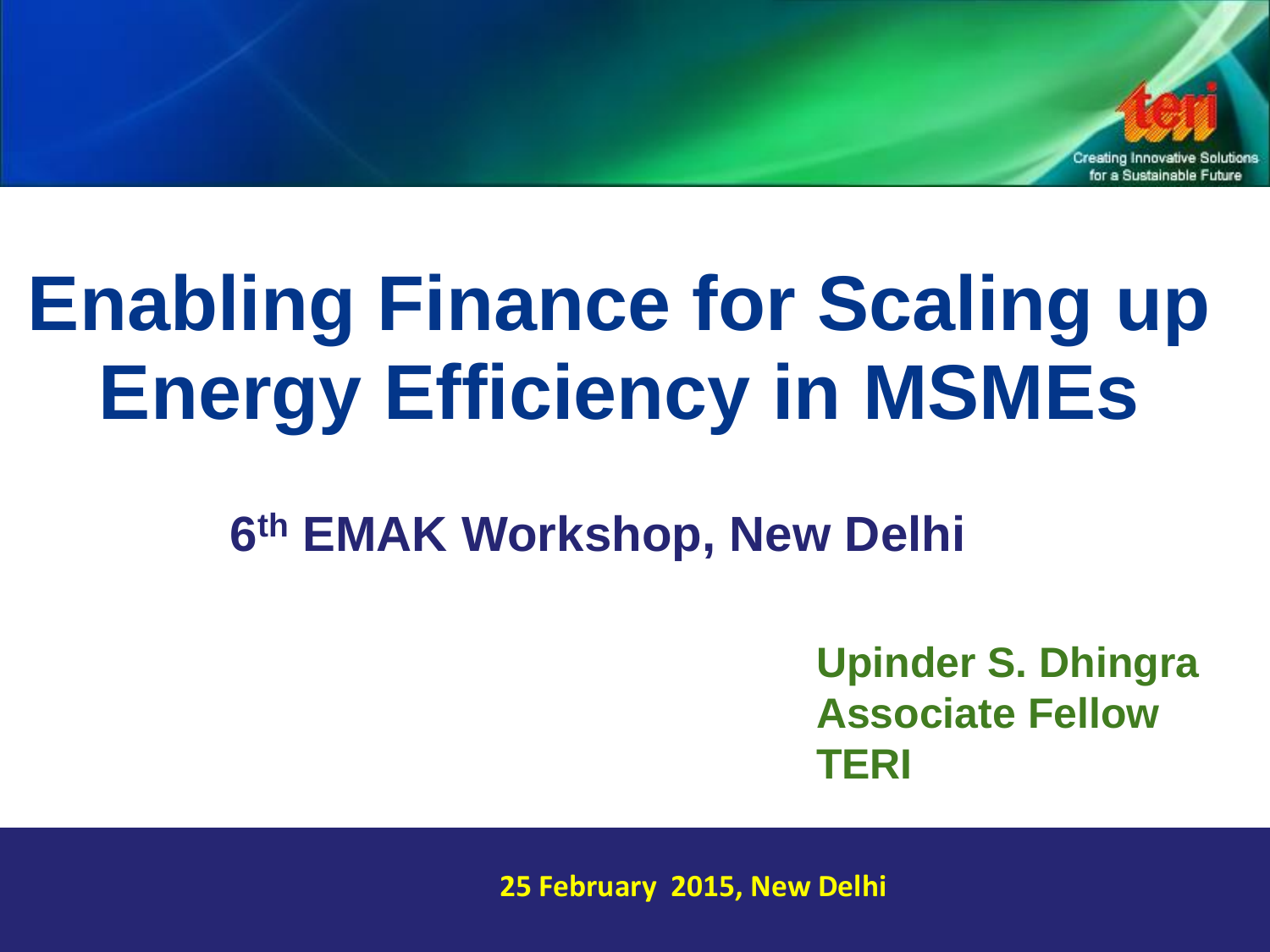# **Outline**



- $\checkmark$  Institutional finance for SMEs
- $\checkmark$  Learning from recent studies on EE financing
- Government support for MSME Financing
- $\checkmark$  Technology environment and major EE initiatives
- $\checkmark$  FIs perspective on EE Financing
- Understanding Financing of Energy Efficiency
- $\checkmark$  Recommendations for EE financing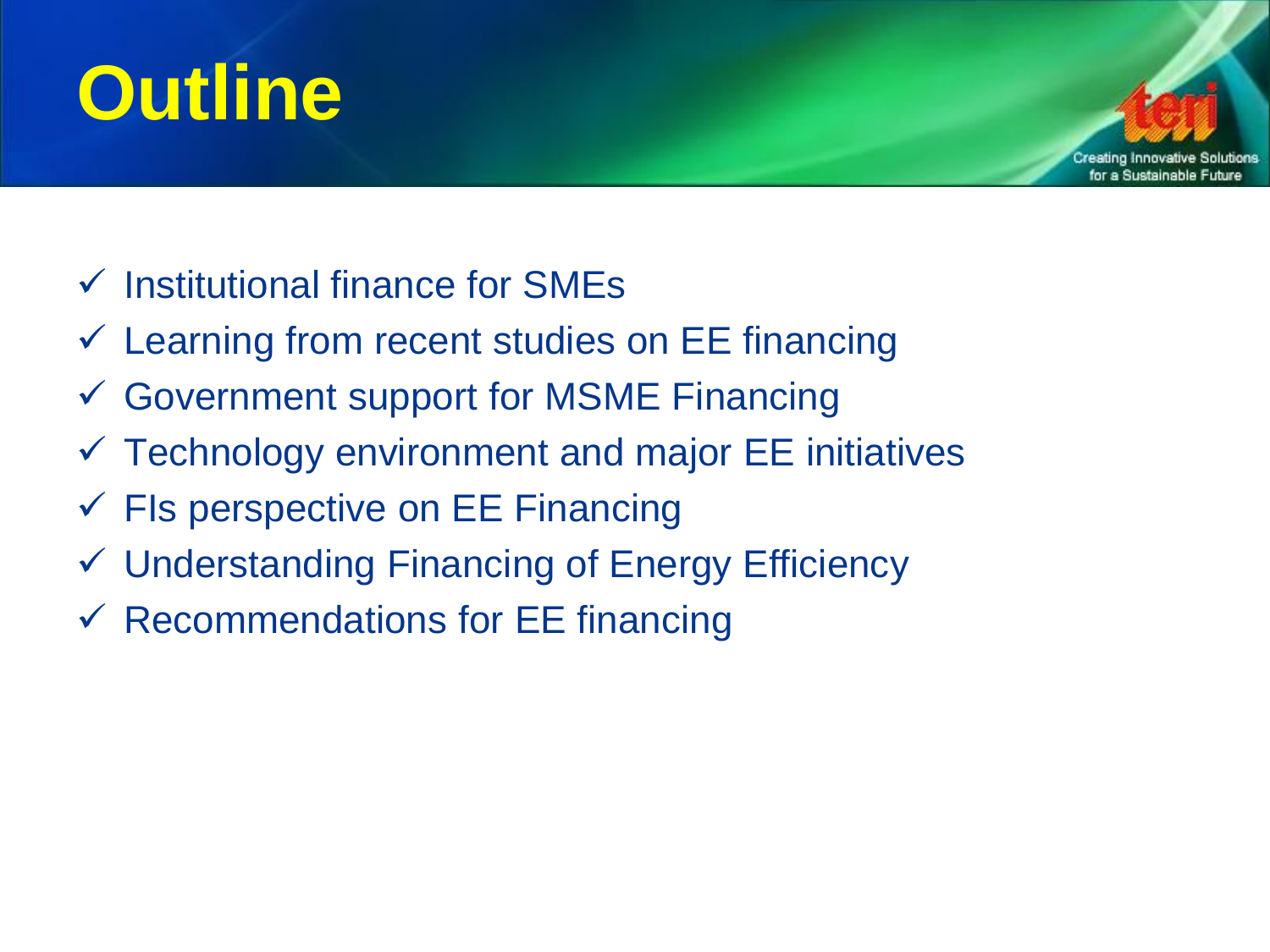# **Institutional finance for MSMEs**

Creating Innovative Solutions for a Sustainable Future

- MSME- a priority sector for banks
- Only 12% MSMEs (**only about 2 lakh units**) availed institutional finance\*
- 1% from non-institutional sources\*
- **About 87% did not avail external finance**\*



#### **Sources of Finance in MSMEs**

*\* Source- Fourth census of MSME sector for registered units*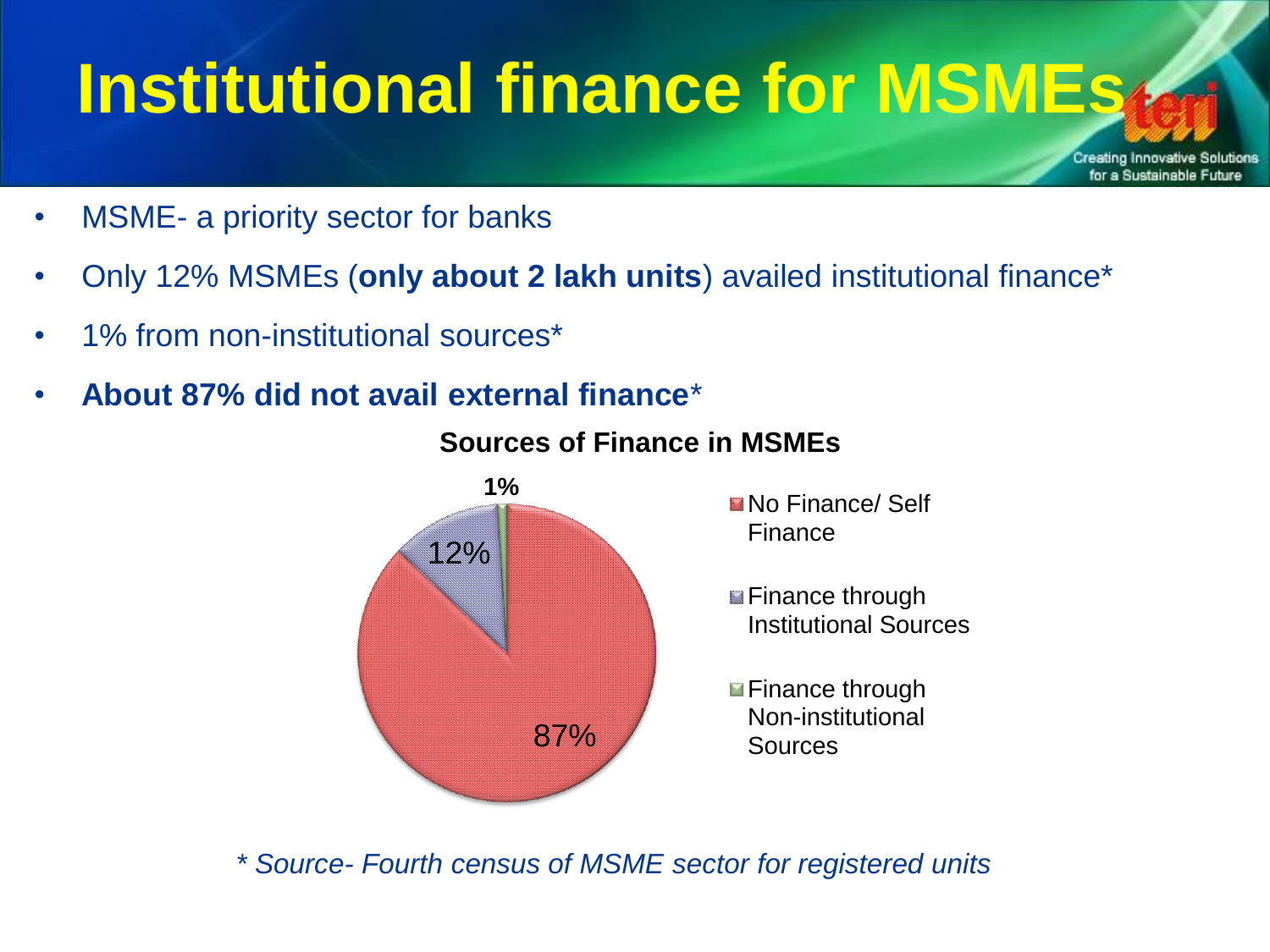### **Learning from Recent Studies**

for a Sustainable Futur

- Bankers lack the capacities to evaluate EE projects
- Banks have substantial NPAs in the MSME sector
- No simple EE assessment tool for bankers
- Credit lines do not directly promote energy efficiency technologies
- Concerns on real savings compared to BAU scenario
- Higher transaction cost for individual EE loans to MSMEs
- Adoption of collateral based lending for MSMEs rather than cash-flow based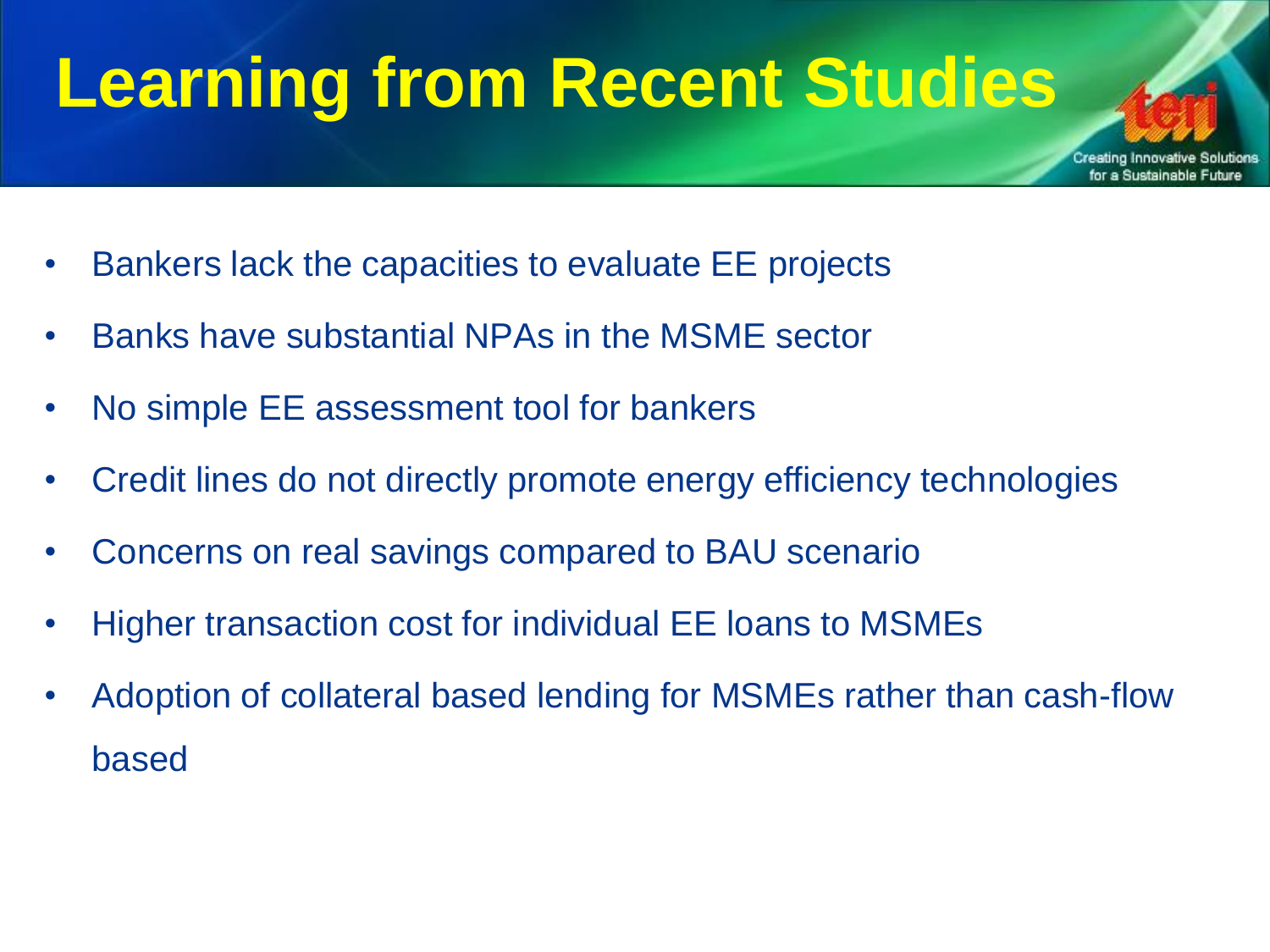### **Government support for MSME Financing**

### • *Technology and Quality Up-gradation Support to MSMEs (TEQUP)*

- technical assistance for energy audits, DPRs
- capital subsidies (25% of the project cost, maximum of Rs. 10 lakh) on EETs having energy saving of over 15%.

Creating Innovative Solutions for a Sustainable Future

### • *Credit Linked Capital Subsidy Scheme (CLSS)*

– 15% capital subsidy, subject to a maximum of Rs.15 lakh for adoption of selected technologies listed under the scheme.

### • *Credit Guarantee Fund Scheme for MSEs*

– collateral free loans up to Rs 1 crores

### • *Technology Up-gradation Fund Scheme (TUFS)*

– Ministry of Textiles provides interest reimbursement (2-5%) and capital subsidy (10-30%) for investment upto Rs 5 croreS.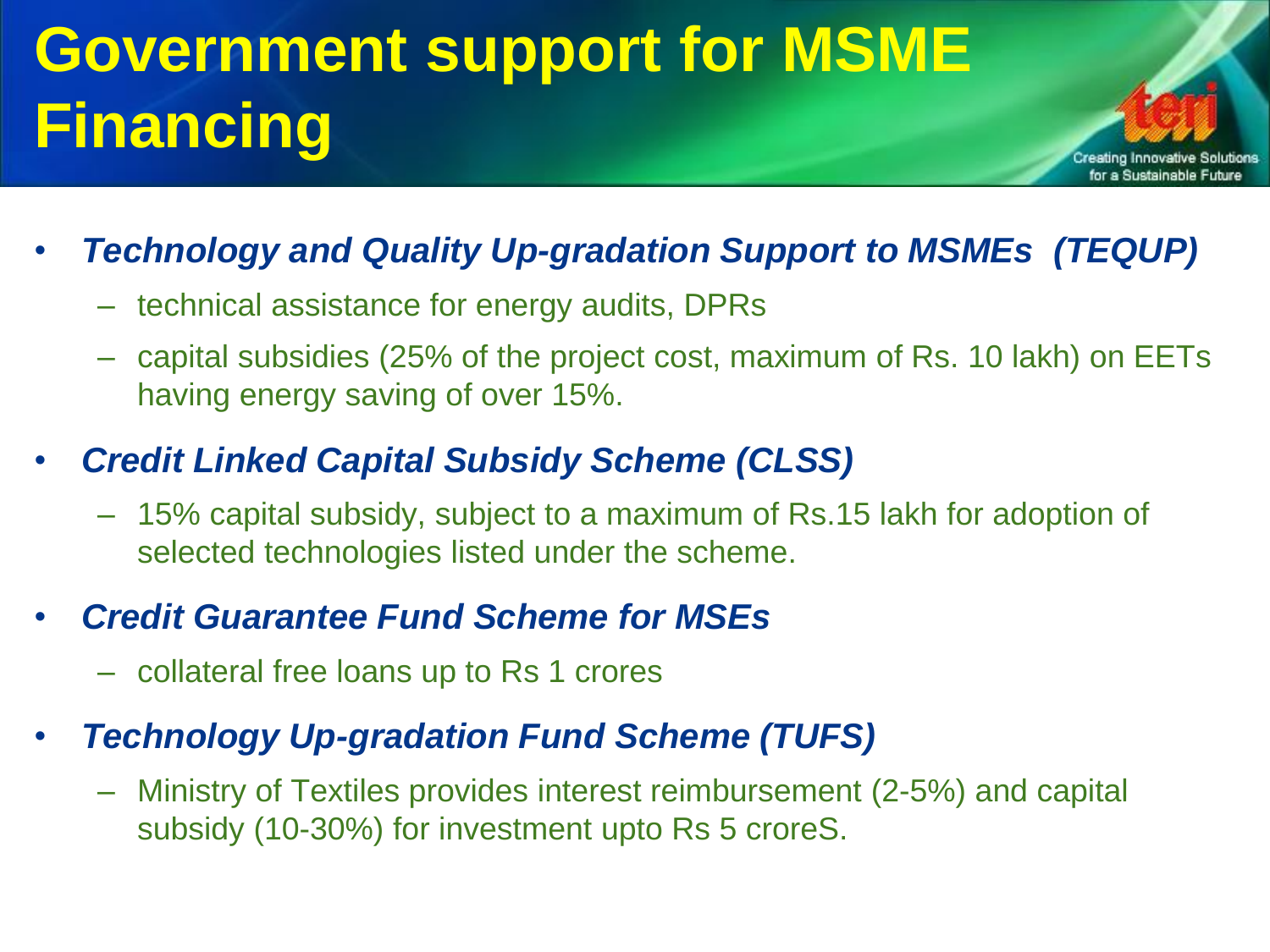### **Government support for MSME Financing**

• *Venture Capital* — Equity support by SIDBI Venture Capital Limited through various funds

Creating Innovative Solutions for a Sustainable Future

- *India SME Technology Services Limited* 
	- Associate organization of SIDBI
	- Large computerized database on EETs
	- Assists MSME for finance syndication through FIs
	- Developmental loan through FI for pre-technology absorption stage
	- 4E (End to End Energy Efficiency) Solutions

### • *Tax Incentives*

– Accelerated depreciation (up to 80%) on selected EETs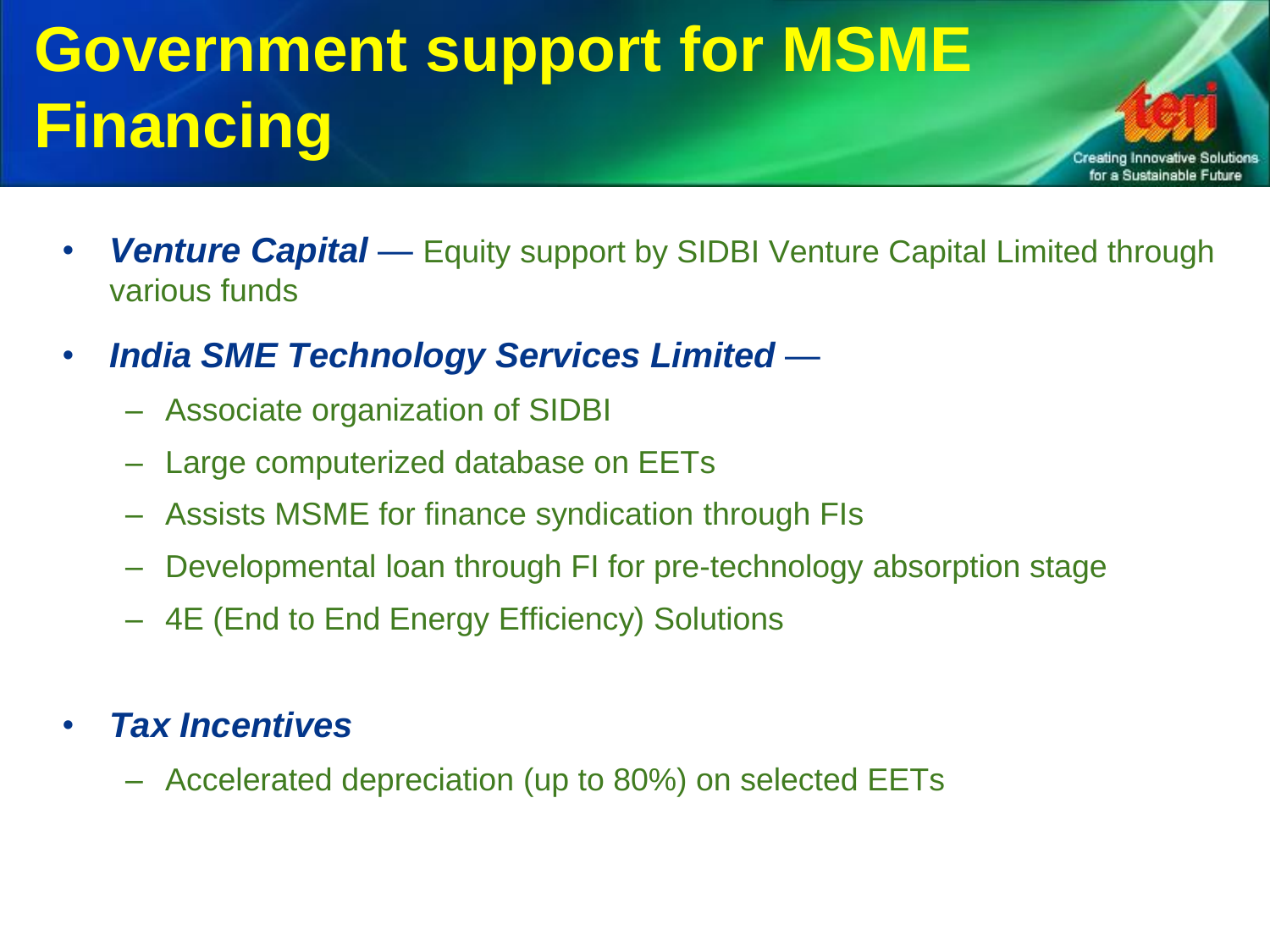# **Technology Environment**



#### **Pre commercial technologies**

- Readymade energy efficient technological solutions not commercially available
- R&D of new EE solutions necessary
- Eg- melting furnaces, WHR systems for sectors like aluminium, brass, textiles, iron & steel etc.

#### **Semi-commercial technologies**

- Newly developed EETs
- Demonstrated in few units, but not yet 'takenoff'
- Eg- Divided Blast Cupola melting furnace, biomass-gasifiers, hi-EE boilers
- Need to be supported by awareness creation and replicating pilots

#### **Fully commercial technologies**

for a Sustainable Future

- Already available commercially in the market
- But, yet to reach saturation level
- egs- IE3/IE4 electric motors, LEDs, EE pumps, invertor air compressors, recuperative burners
- Provide concessional loans

### **Each stage requires different type of financial intervention**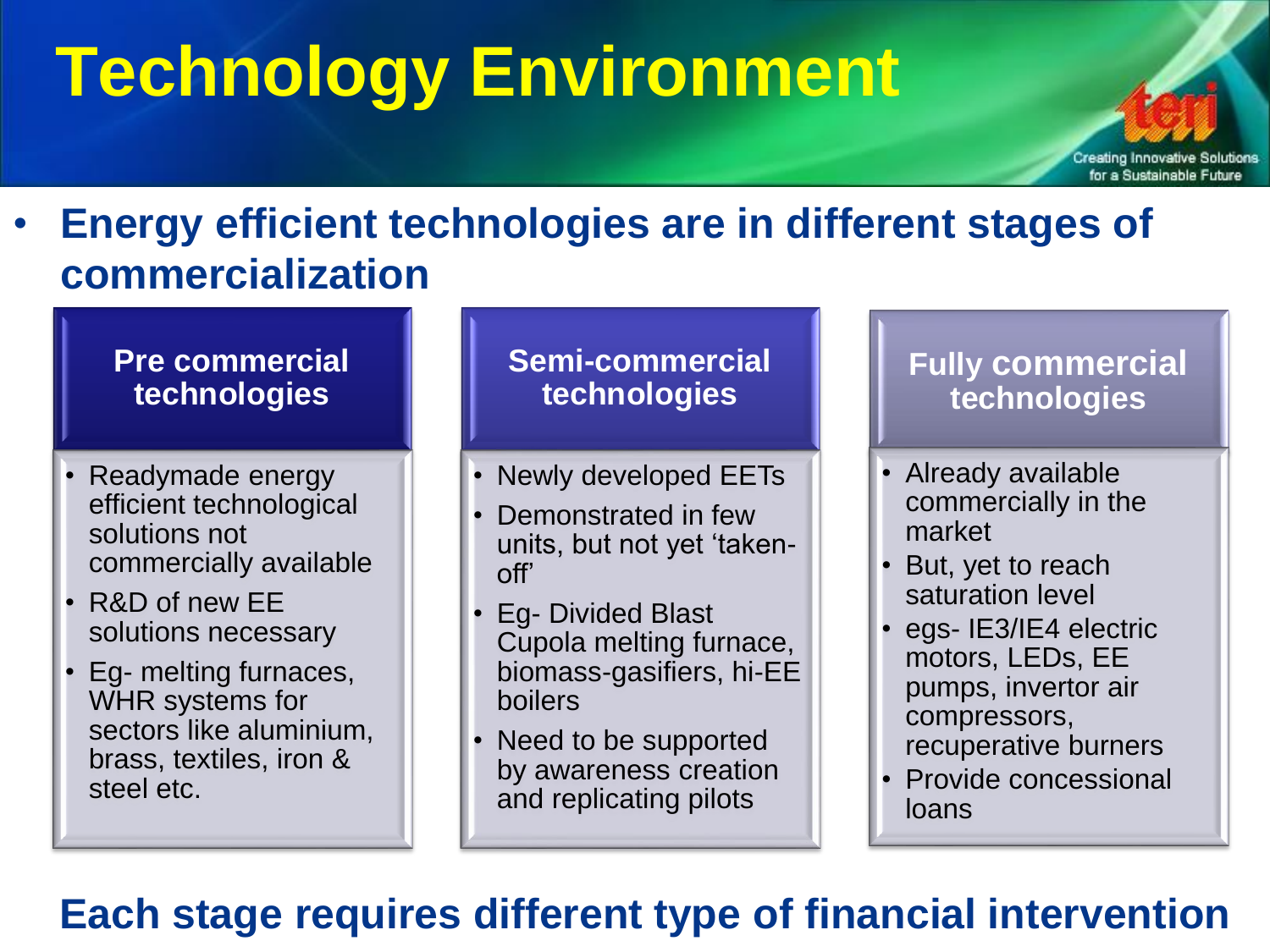### **Major EE initiatives in the MSME sector**  Creating Innovative Solutions for a Sustainable Future

- **BEE-SME Program** in 29 MSME clusters
- **TERI–SDC Partnership project** in the foundry, glass, and brick sectors (1994-ongoing)
- **World Bank–GEF Project**: Financing Energy Efficiency at MSMEs (2010-2014)
- **TERI–IGES Research Partnership** for application of low-carbon technologies (2010-2014)
- **JICA–SIDBI Financing Scheme** for Energy Saving Projects in MSME Sector (2008-ongoing)
- **KfW–SIDBI Scheme**: Financing Energy Efficiency Projects in the MSME Sector (2009-ongoing)
- **GIZ: Indo German Energy Programme** (IGEN) (2003-2014)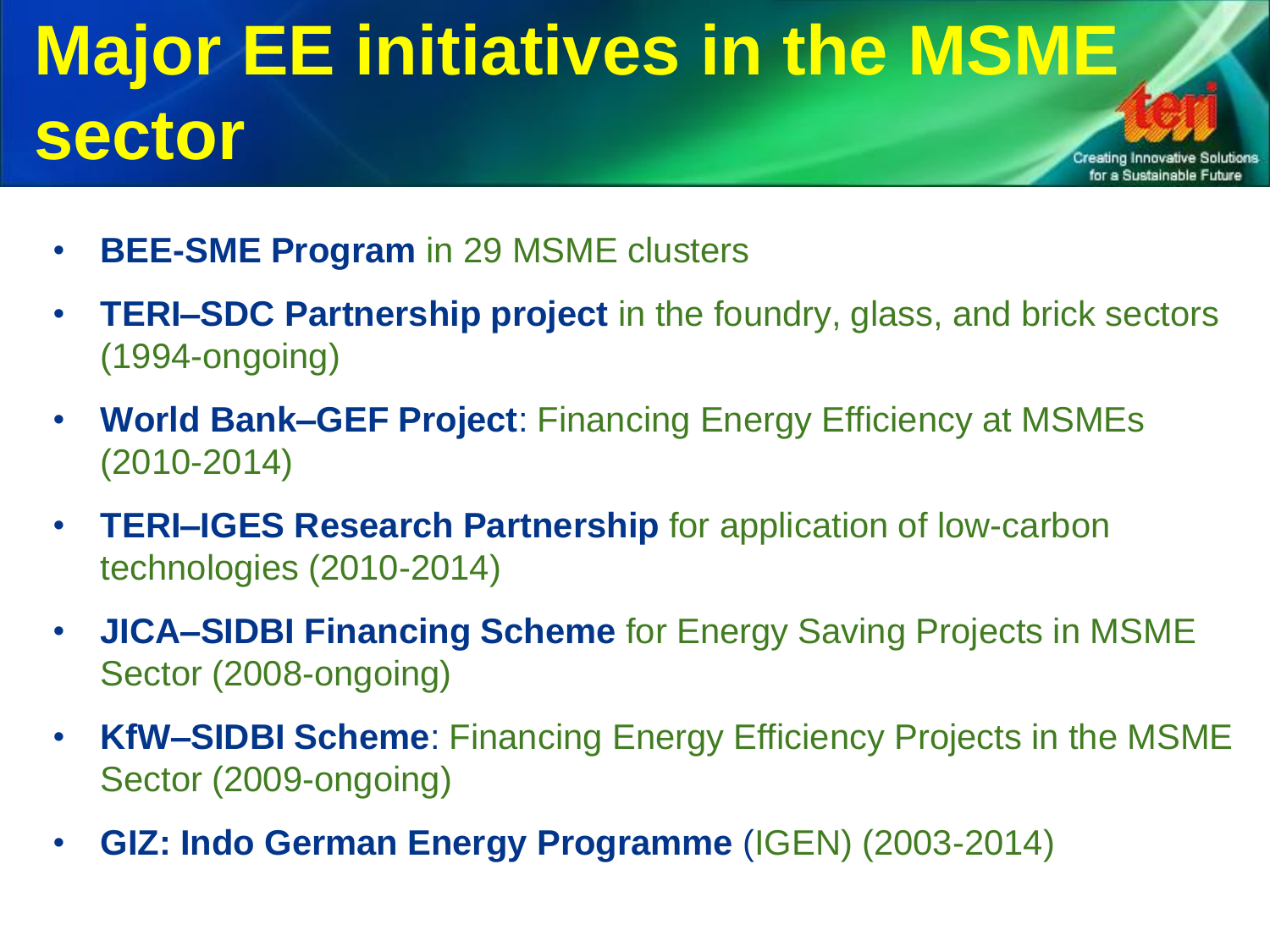### **FIs perspective on EE financing**

Creating Innovative Soli for a Sustainable Future

- Limited demand from the MSMEs
- Lack of concessional financing schemes
- Concept of EE itself remains very confusing to the Fis
- Lack of customized banking products
- Small ticket size for EE interventions
- New risks other than financial risk
	- $\circ$  Technical risk
	- o Commissioning risk
	- oPerformance risk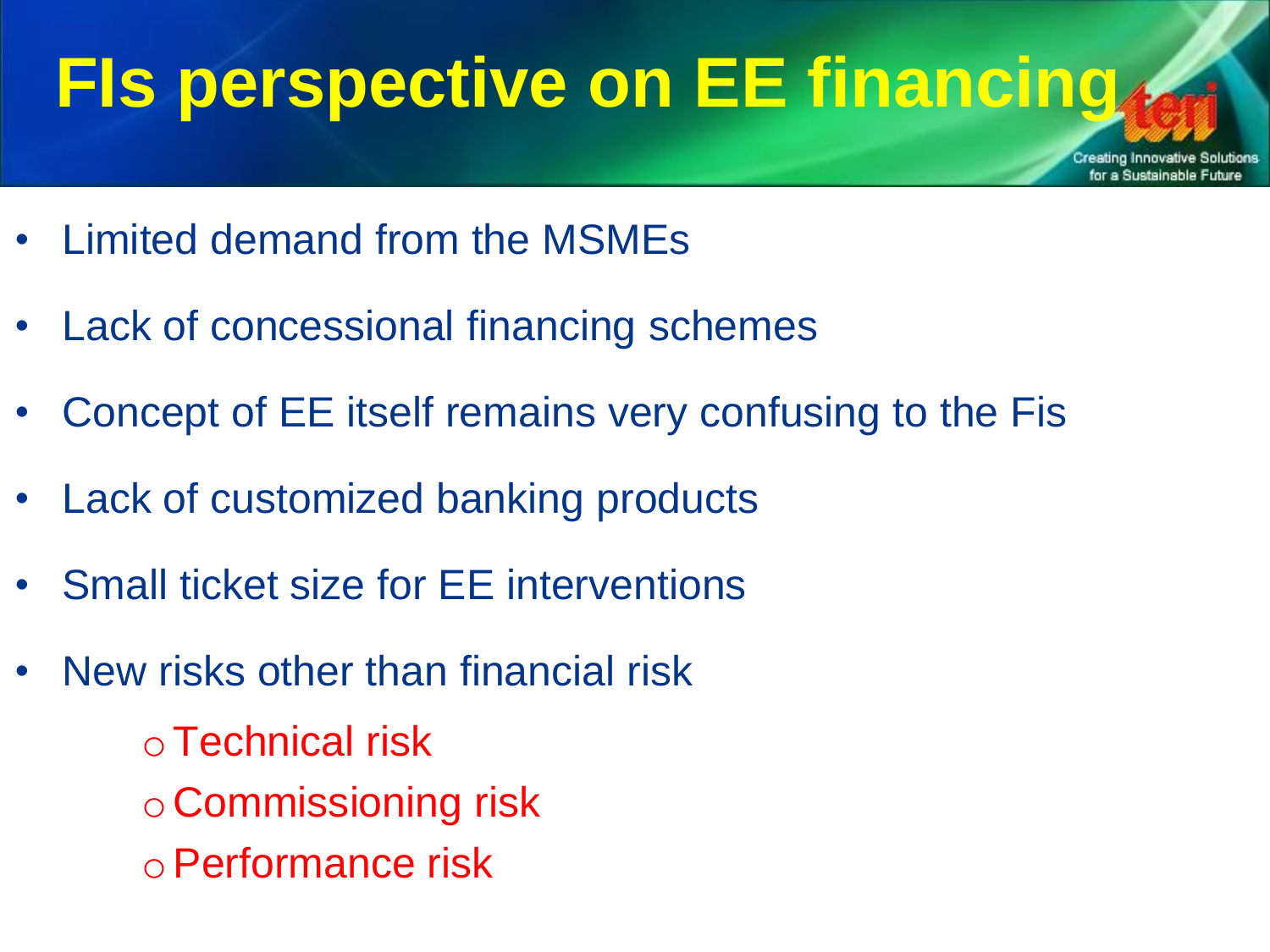# **Understanding Financing of Energy Efficiency**

• Important to distinguish between investments made for modernization/expansion with investment decision based on EE criteria

eating Innovative Solutions for a Sustainable Future

| <b>Particulars</b>                       | <b>Unit</b>   | <b>CNC machine</b> | Air compressor |
|------------------------------------------|---------------|--------------------|----------------|
| <b>Capital Cost</b>                      | <b>Rs</b>     | 40,00,000          | 14,00,000      |
| <b>Energy consumption</b>                | kWh/yr        | 25,000             | 150,000        |
| <b>Cost of electricity</b>               | Rs/kWh        | 6                  | 6              |
| <b>Annual energy cost</b>                | Rs./year      | 1,50,000           | 900,000        |
| <b>Energy savings (current criteria)</b> | $\frac{0}{0}$ | 60                 | 30             |
| <b>Monetary energy savings</b>           | Rs/year       | 90,000             | 270,000        |
| <b>Payback period (recommended</b>       | <b>Years</b>  | 45                 | 5.2            |
| criteria)                                |               |                    |                |

• Using energy savings based payback period rather than %age of energy savings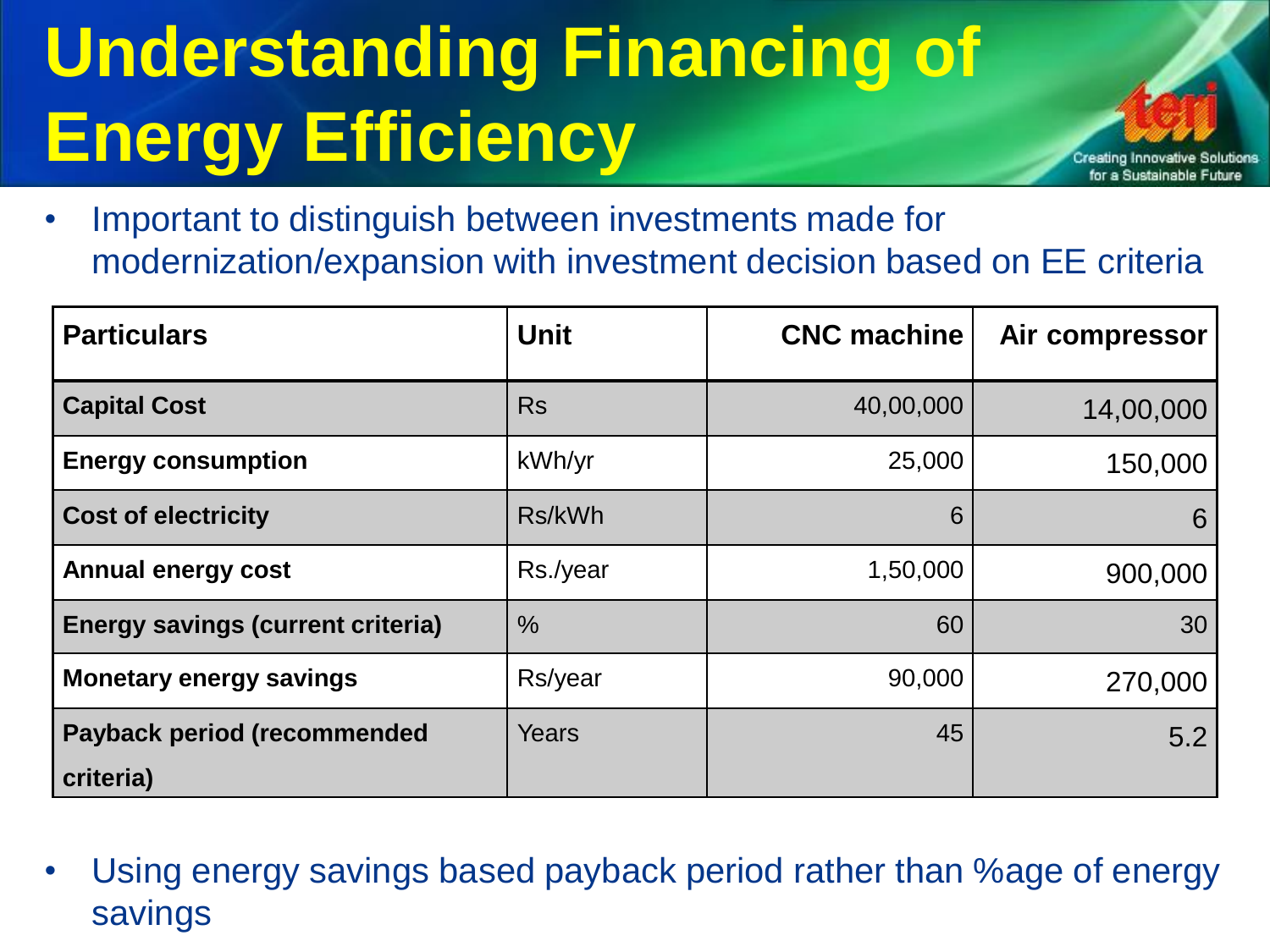# **EE financing- common criteria**

Criteria normally used by international energy efficiency credit lines for providing grants and low interest loans:

- IRR (on energy savings only): around 10%
- Payback period (on energy savings only): between 7–8 years

Creating Innovative Sol for a Sustainable Future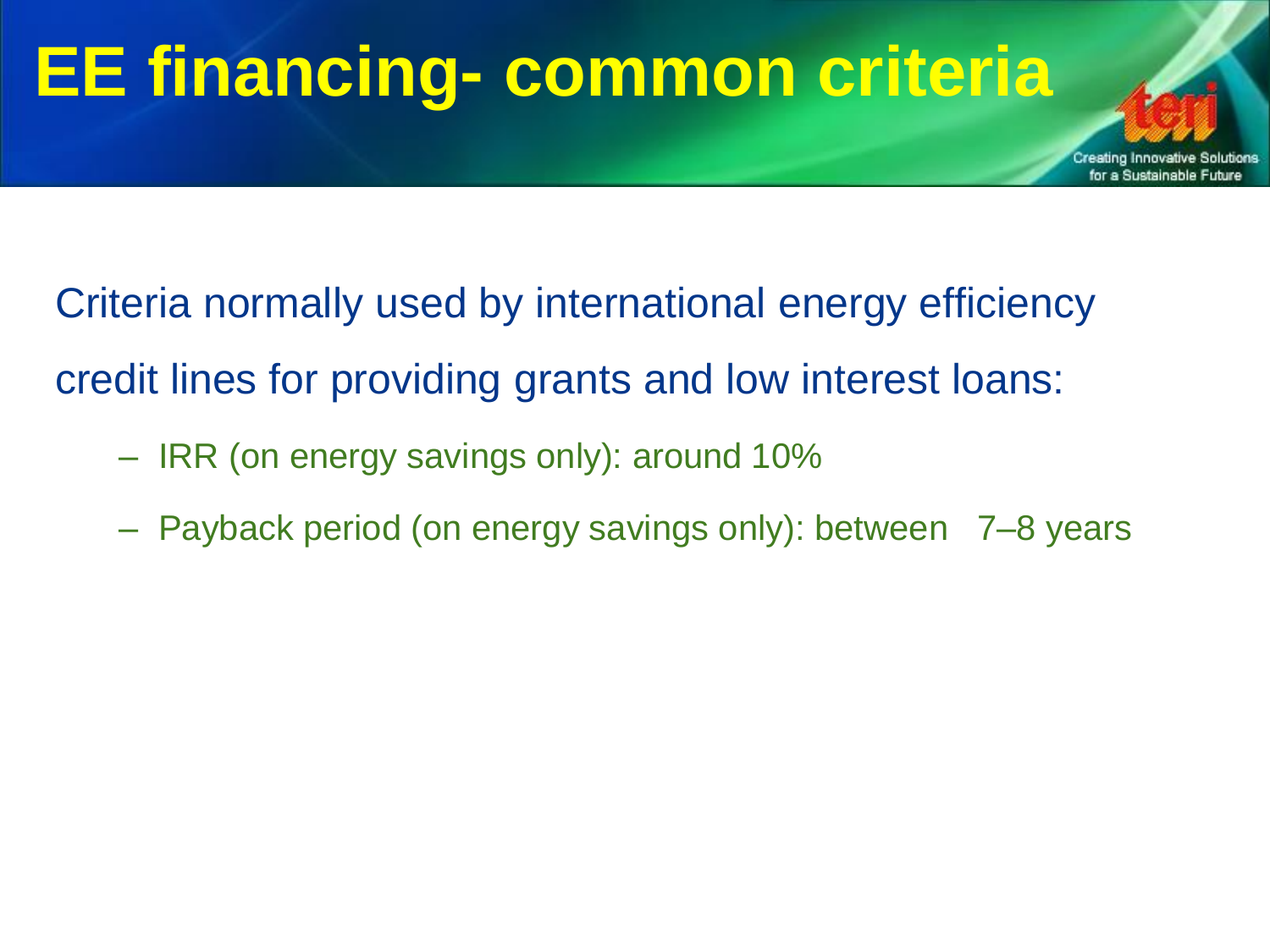### **Proposed approach for EE loans**

Creating Innovative Solutions for a Sustainable Future

- List based approach for small ticket investments to reduce transaction costs (like JICA list)
	- Only for technologies where energy savings is certain
- Evaluate larger projects on a case to case basis
	- Only correlate energy saving and investment instead of % of energy savings
	- Seek technical assistance from skilled energy auditors for evaluating energy savings in relation to baseline
	- Verify assumptions and source of baseline data like supplier documentation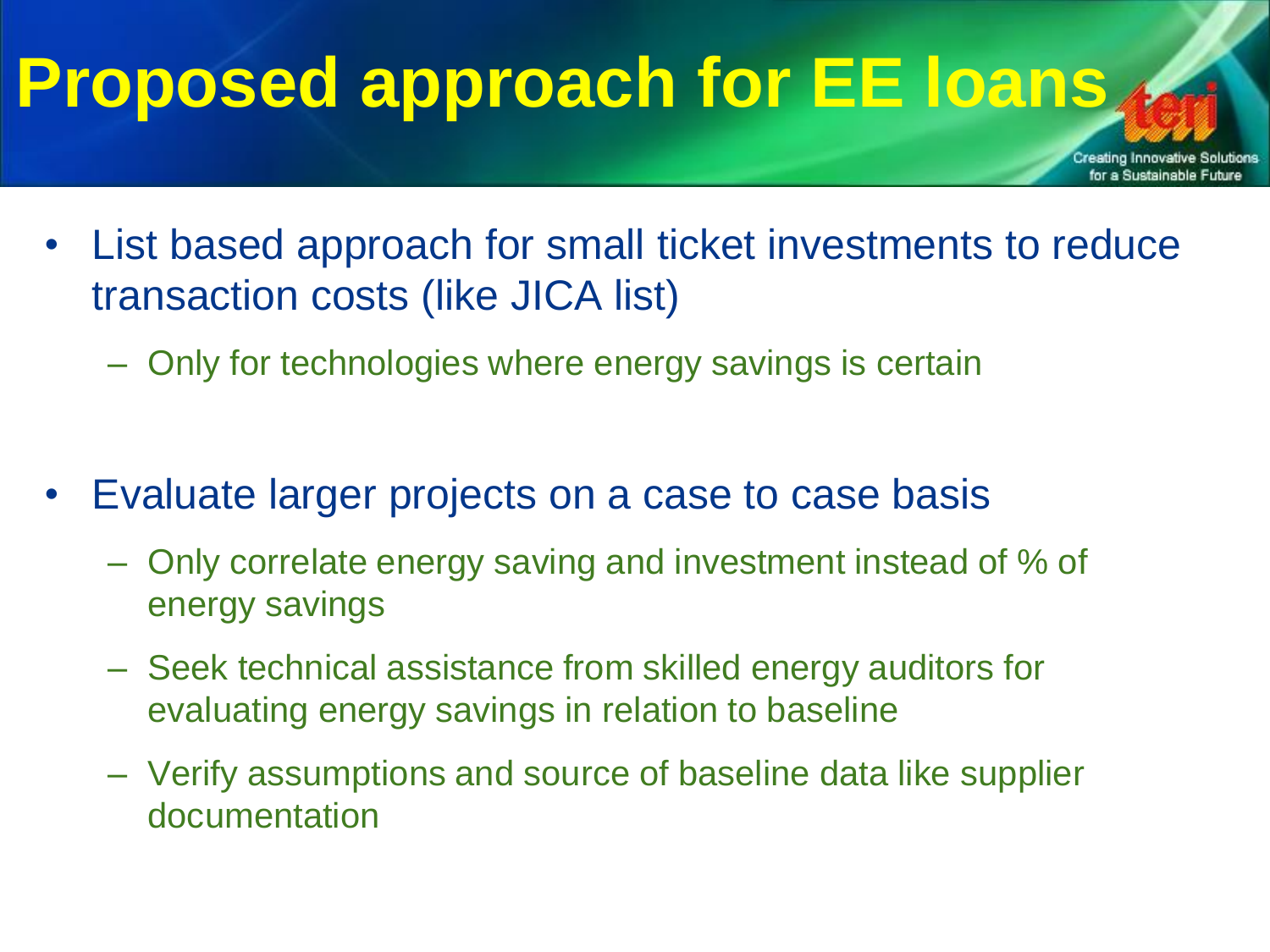# **Recommendations- Enabling Finance for EE**

- *1. Financing of pre-commercial technologies*
	- **Public finance** through government for R&D
	- Low cost finance from bilateral/multilateral agencies
	- Funding as grant support or venture capital
	- RDD&D in a phased manner



Creating Innovative Solutions for a Sustainable Future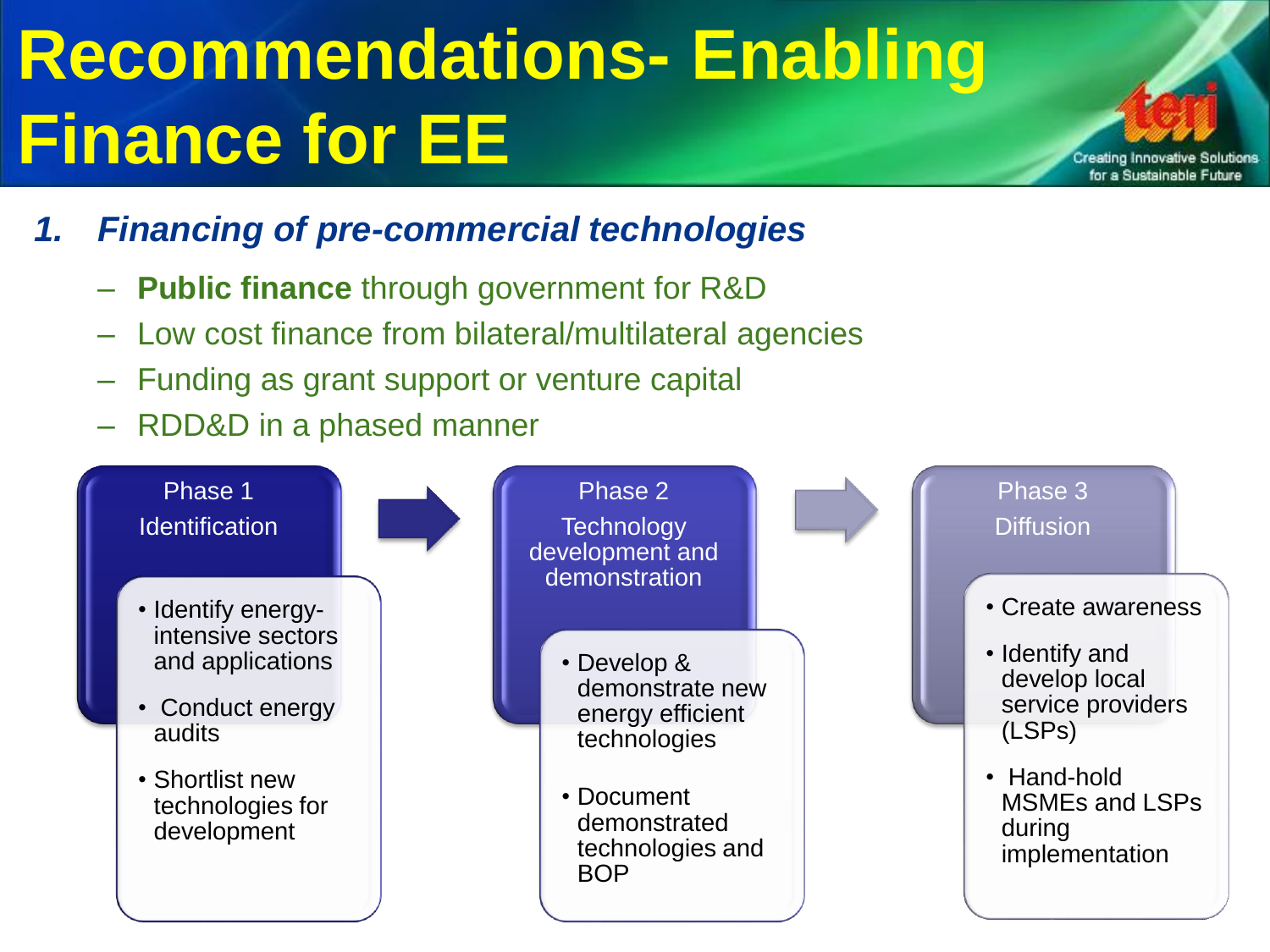# **Recommendations- Enabling Finance for EE**



- Higher upfront costs, poor awareness, high perceived risks
- Require financial support for a no. of years after development
- **Provide capital subsidies and concessional interest rates** for new technologies

for a Sustainable Future

– Making the choice attractive in contract to conventional inefficient technologies

#### *3. Financing of commercial technologies*

- Push through **ESCO mode and concessional lines of credit**
- Better guidelines to evaluate technologies
- Focus on IRR and payback period calculated purely on energy savings alone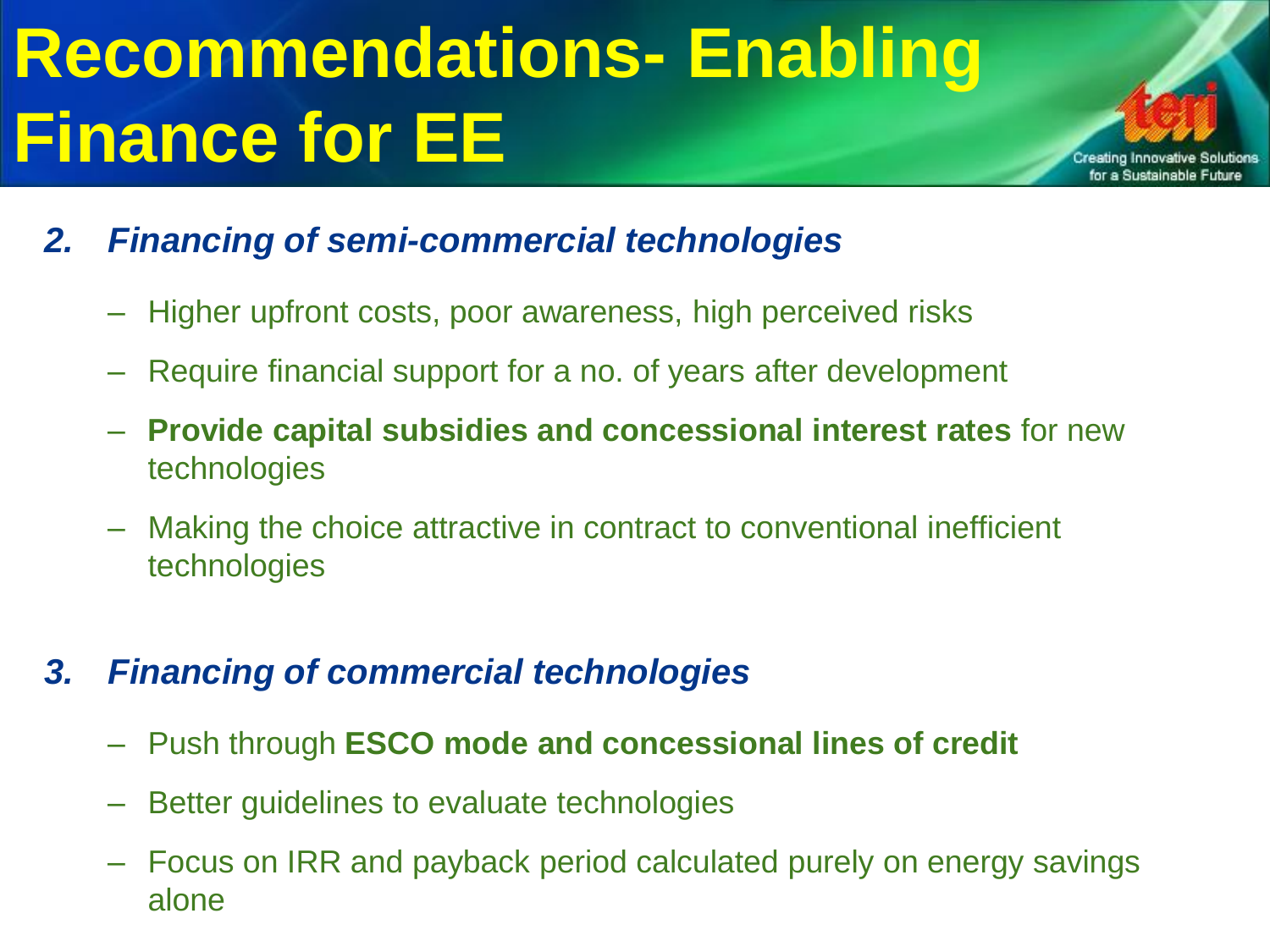# **Recommendations- Enabling Finance for EE**

- *Leveraging MSME-Banking partner relationship*
	- Government schemes for EETs should be channelized through **all commercial banks** engaged in MSME financing

reating Innovative So for a Sustainable Future

- MSME can obtain finance from own banking partner
- Avoiding conflicts of hypothecation of assets among multiple banks
- *Role of Government* 
	- **Consultative process** for policy formulation
	- Promotion & Marketing of EE schemes in energy intensive clusters
	- Deepen the list of technologies eligible for subsidy- include semi commercial technologies
	- Strengthen local institutions